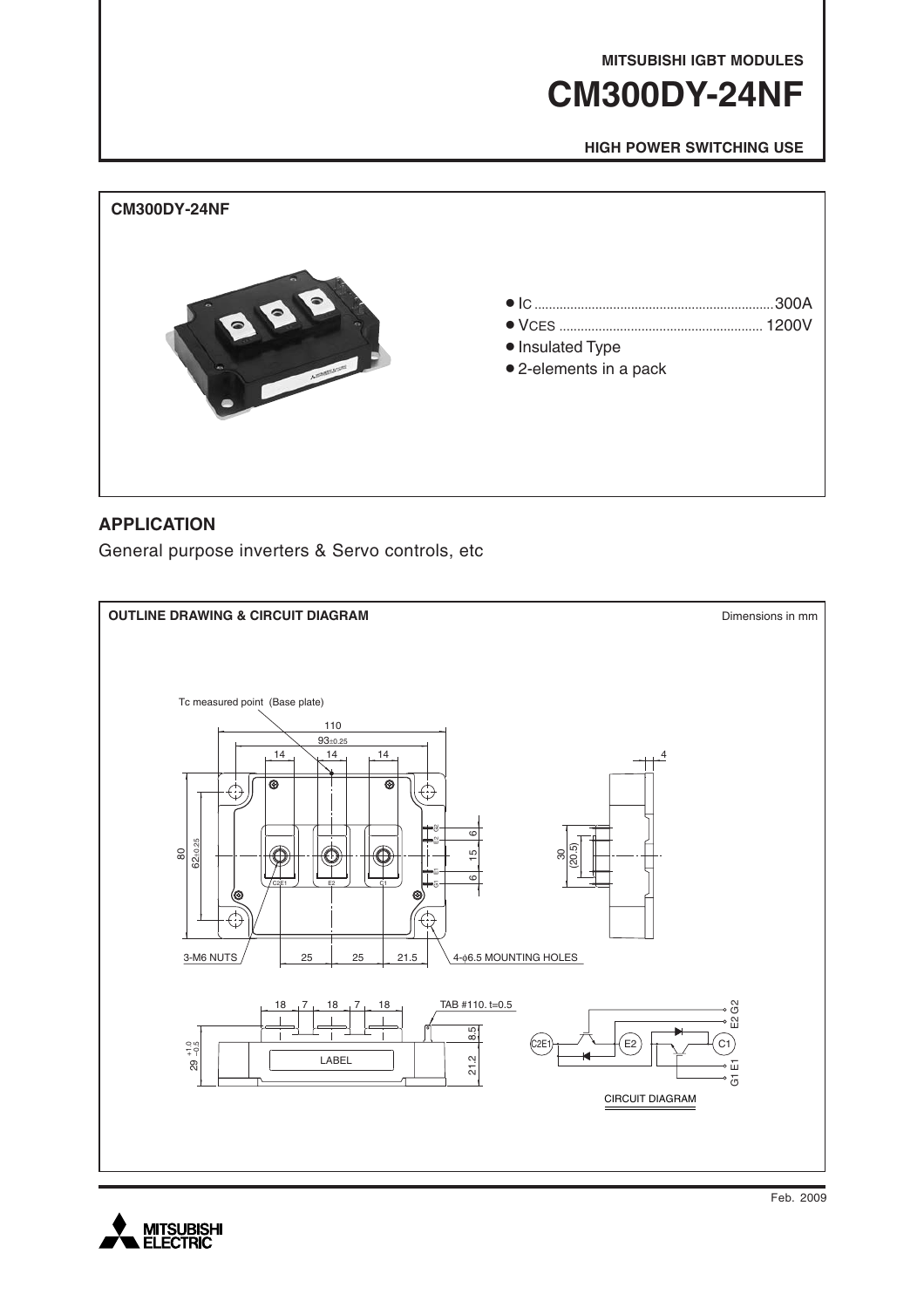## **CM300DY-24NF**

### **HIGH POWER SWITCHING USE**

#### **MAXIMUM RATINGS (Tj = 25**°**C, unless otherwise specified)**

| Symbol              | Parameter                     | Conditions                                        |          | Ratings         | Unit         |
|---------------------|-------------------------------|---------------------------------------------------|----------|-----------------|--------------|
| <b>VCES</b>         | Collector-emitter voltage     | G-E Short                                         |          | 1200            | v            |
| <b>VGES</b>         | Gate-emitter voltage          | C-E Short                                         |          | ±20             | V            |
| Iс                  | Collector current             | DC. Tc' = $111^{\circ}$ C <sup>*3</sup>           |          | 300             | A            |
| <b>ICM</b>          |                               | Pulse                                             | (Note 2) | 600             | A            |
| ΙE<br>(Note 1)      | Emitter current               |                                                   |          | 300             | A            |
| <b>IEM</b> (Note 1) |                               | Pulse                                             | (Note 2) | 600             | A            |
| PC (Note 3)         | Maximum collector dissipation | $TC = 25^{\circ}C$                                |          | 1130            | W            |
|                     | Junction temperature          |                                                   |          | $-40 \sim +150$ | $^{\circ}$ C |
| Tstg                | Storage temperature           |                                                   |          | $-40 \sim +125$ | $^{\circ}C$  |
| Viso                | <b>Isolation voltage</b>      | Terminals to base plate, $f = 60Hz$ , AC 1 minute |          | 2500            | <b>Vrms</b>  |
|                     |                               | Main terminals M6 screw                           |          | $3.5 \sim 4.5$  | $N \cdot m$  |
|                     | Torque strength               | Mounting M6 screw                                 |          | $3.5 - 4.5$     | $N \cdot m$  |
|                     | Weight                        | <b>Typical value</b>                              |          | 580             | g            |

### **ELECTRICAL CHARACTERISTICS (Tj = 25**°**C, unless otherwise specified)**

|                 |                                      | <b>Test conditions</b>                                                                                 |                                  | Limits                           |                          |                               |          |
|-----------------|--------------------------------------|--------------------------------------------------------------------------------------------------------|----------------------------------|----------------------------------|--------------------------|-------------------------------|----------|
| Symbol          | Parameter                            |                                                                                                        |                                  | Min.                             | Typ.                     | Max.                          | Unit     |
| <b>ICES</b>     | Collector cutoff current             | $VCE = VCES, VGE = 0V$                                                                                 |                                  |                                  |                          | 1                             | mA       |
| VGE(th)         | Gate-emitter threshold voltage       | $\text{IC} = 30 \text{mA}$ , $\text{VCE} = 10 \text{V}$                                                |                                  | 6                                | 7                        | 8                             | V        |
| <b>IGES</b>     | Gate leakage current                 | $\pm$ VGE = VGES, VCE = 0V                                                                             |                                  |                                  | $\overline{\phantom{0}}$ | 0.5                           | μA       |
| VCE(sat)        | Collector-emitter saturation voltage | $T_i = 25^{\circ}C$<br>$IC = 300A$ , $VGE = 15V$<br>$Ti = 125^{\circ}C$                                |                                  |                                  | 1.8                      | 2.5                           | $\vee$   |
|                 |                                      |                                                                                                        |                                  |                                  | 2.0                      |                               |          |
| Cies            | Input capacitance                    | $VCE = 10V$<br>$VGE = 0V$                                                                              |                                  |                                  | $\overline{\phantom{0}}$ | 70                            | nF       |
| Coes            | Output capacitance                   |                                                                                                        |                                  |                                  |                          | 6                             | nF       |
| Cres            | Reverse transfer capacitance         |                                                                                                        |                                  |                                  |                          | 1.4                           | nF       |
| QG              | Total gate charge                    | $VCC = 600V$ , $IC = 300A$ , $VGE = 15V$                                                               |                                  |                                  | 2000                     |                               | nC       |
| $td($ on $)$    | Turn-on delay time                   |                                                                                                        |                                  |                                  |                          | 500                           | ns       |
| tr              | Turn-on rise time                    | $Vcc = 600V$ , $lc = 300A$<br>$VGE = \pm 15V$<br>$\text{RG} = 1\Omega$ . Inductive load<br>$IE = 300A$ |                                  | –                                |                          | 150                           | ns       |
| $td($ off $)$   | Turn-off delay time                  |                                                                                                        |                                  | $\overbrace{\phantom{12322111}}$ |                          | 600                           | ns       |
| tf              | Turn-off fall time                   |                                                                                                        |                                  |                                  |                          | 350                           | ns       |
| trr<br>(Note 1) | Reverse recovery time                |                                                                                                        |                                  |                                  |                          | 250                           | ns       |
| Qrr (Note 1)    | Reverse recovery charge              |                                                                                                        |                                  |                                  | 13                       | $\overbrace{\phantom{13333}}$ | μC       |
| VEC(Note 1)     | Emitter-collector voltage            | $IE = 300A$ , $VGE = 0V$                                                                               |                                  | $\overline{\phantom{0}}$         | 3.2                      | $\vee$                        |          |
| $Rth(i-c)Q$     | Thermal resistance <sup>*1</sup>     | IGBT part (1/2 module)                                                                                 |                                  | $\overline{\phantom{0}}$         | $\overline{\phantom{0}}$ | 0.11                          | K/W      |
| $Rth(j-c)R$     |                                      | FWDi part (1/2 module)                                                                                 |                                  | —                                | ═                        | 0.18                          | K/W      |
| $Rth(c-f)$      | Contact thermal resistance           | Case to heat sink, Thermal compound Applied <sup>*2</sup> (1/2 module)                                 | $\overbrace{\phantom{12322111}}$ | 0.02                             | $\overline{\phantom{0}}$ | K/W                           |          |
| $Rth(j-c')Q$    | Thermal resistance                   | Case temperature measured point is just under the chips                                                |                                  |                                  | $\overline{\phantom{0}}$ | $0.046^{*3}$                  | K/W      |
| RG              | External gate resistance             |                                                                                                        |                                  | 1.0                              |                          | 10                            | $\Omega$ |

\*1 : Case temperature (Tc) measured point is shown in page OUTLINE DRAWING. \*2 : Typical value is measured by using thermally conductive grease of <sup>λ</sup> = 0.9[W/(m • K)].

\*3 : Case temperature (Tc') measured point is just under the chips. If you use this value, Rth(f-a) should be measured just under the chips.

Note 1. IE, VEC, tn & Qn represent characteristics of the anti-parallel, emitter-collector free-wheel diode (FWDi).<br>2. Pulse width and repetition rate should be such that the device junction temperature (Tj) does not exce

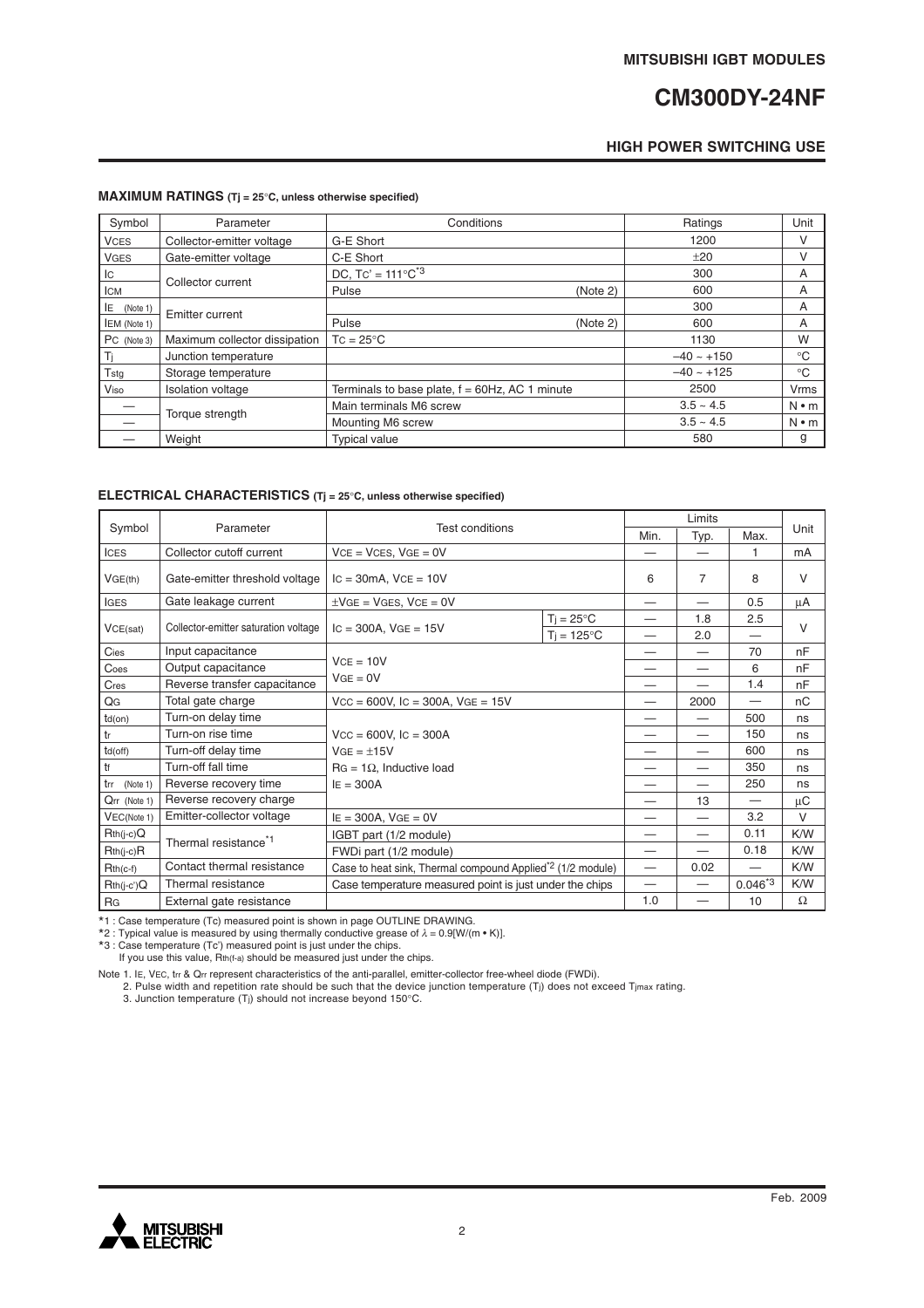### **CM300DY-24NF**

### **HIGH POWER SWITCHING USE**

#### **PERFORMANCE CURVES**



COLLECTOR-EMITTER VOLTAGE VCE (V)

**COLLECTOR-EMITTER SATURATION**



GATE-EMITTER VOLTAGE VGE (V)





**FREE-WHEEL DIODE FORWARD CHARACTERISTICS**



EMITTER-COLLECTOR VOLTAGE VEC (V)